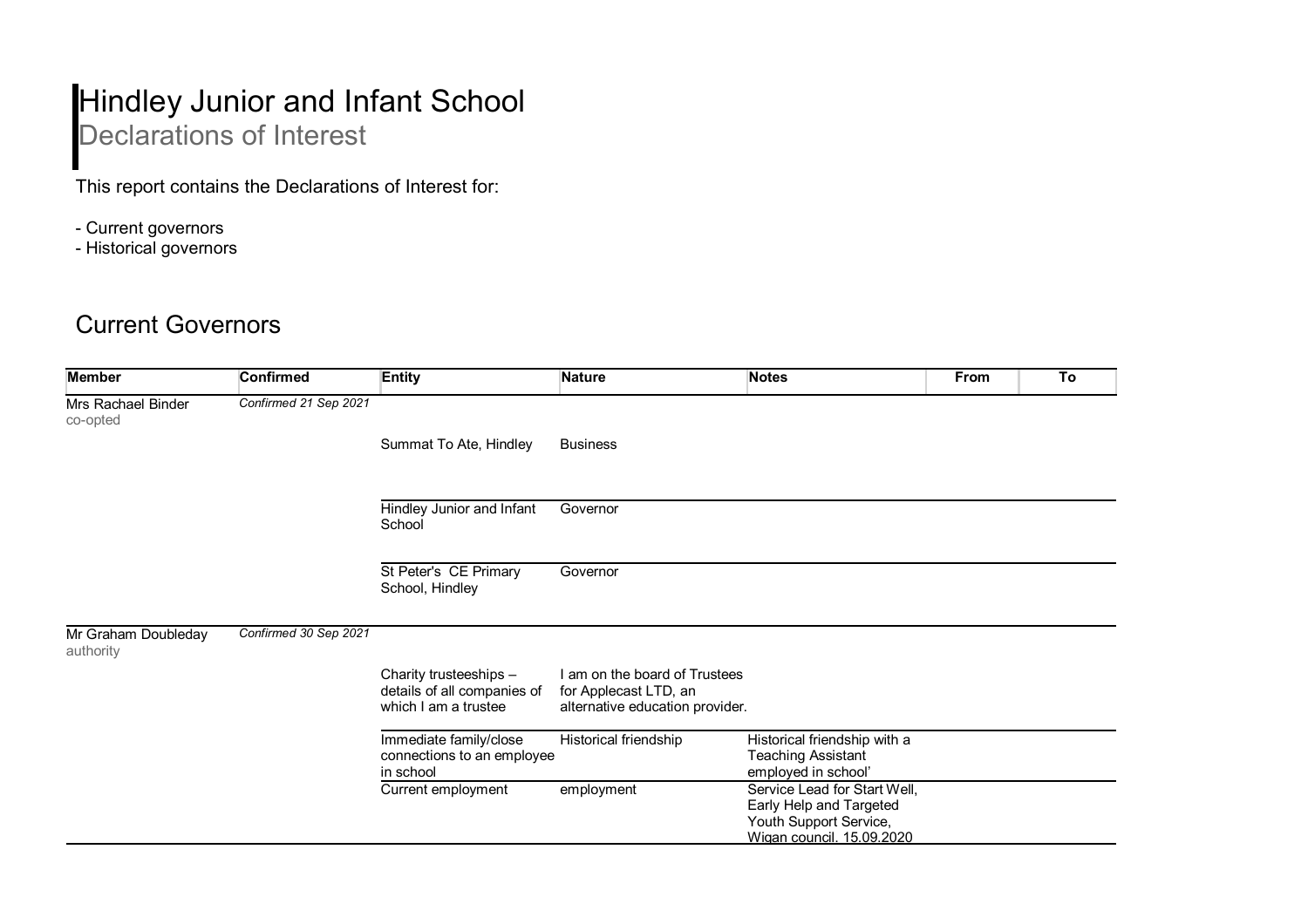| Miss Adele McKeever<br>staff        | Nothing to declare:<br>Confirmed 23 Sep 2021 |                                              |                                             |
|-------------------------------------|----------------------------------------------|----------------------------------------------|---------------------------------------------|
|                                     |                                              |                                              | $\overline{\phantom{a}}$                    |
| Mr Bill Morris<br>co-opted          | Confirmed 30 Sep 2021                        |                                              |                                             |
|                                     |                                              | Linen and Woollen Stock<br>Charity           | Trustee                                     |
|                                     |                                              | Bryn Labour Party                            | Secretary / Treasurer                       |
|                                     |                                              | Captain's Lane Youth and<br>Community Centre | Trustee                                     |
|                                     |                                              |                                              | Current employment - retired<br>Headteacher |
|                                     |                                              | <b>NAHT</b>                                  | Member                                      |
|                                     |                                              | <b>Hindley Junior and Infant</b><br>School   | Governor                                    |
|                                     |                                              | Nicol Mere School                            | Governor                                    |
| Laura Mulcahy<br>co-opted           | Confirmed 27 Sep 2021                        |                                              |                                             |
|                                     |                                              |                                              | no interests to declare                     |
| Miss Olivia Preston-Lee<br>co-opted | Confirmed 8 Feb 2022                         |                                              |                                             |
|                                     |                                              |                                              | none                                        |